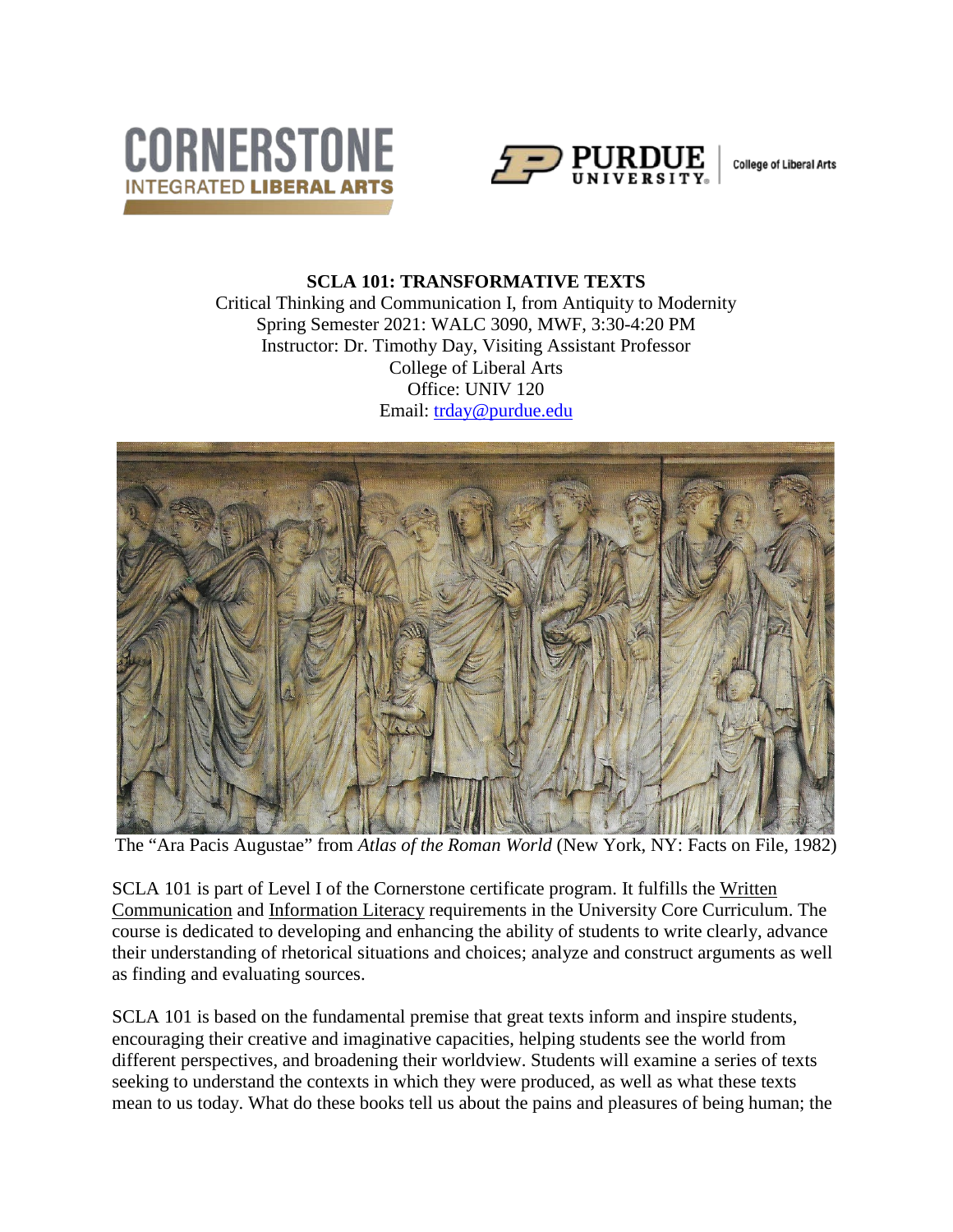use and abuse of power; the existence and nature of God or gods; and the power and limits of human reason? What do these texts tell us about others and ourselves? How do they advance our self-understanding? How do they increase our understanding of other people and their perspectives?

## **Required Texts**

There are four separate paperbacks for this course that all students must obtain. It is important to get the correct edition/year so we can all follow along together in class. Students are encouraged to write in their own copies and keep them for future reference in their academic endeavors.

Title: *The Alchemy of Happiness* Author: Al-Ghazzali Publisher: Martino Fine Books Year/Edition: 2017 ISBN: 9781548987152 Amazon Link: [https://www.amazon.com/dp/1684221668/ref=olp\\_product\\_details?\\_encoding=UTF8&me=](https://www.amazon.com/dp/1684221668/ref=olp_product_details?_encoding=UTF8&me=)

Title: *Utopia* (Penguin Classics) Author: Thomas More Publisher: Penguin Books Year/Edition: 2003 ISBN: 9780140449105 Amazon Link: [https://www.amazon.com/dp/0140449108/ref=rdr\\_ext\\_tmb](https://www.amazon.com/dp/0140449108/ref=rdr_ext_tmb)

Title: *Desiderius Erasmus and Martin Luther: Discourse on Free Will* Author: Erasmus Publisher: Bloomsbury Year/Edition: 2013 ISBN: 9781780938233 Amazon Link: [https://www.amazon.com/Discourse-Free-Will-Bloomsbury-](https://www.amazon.com/Discourse-Free-Will-Bloomsbury-Revelations/dp/1780938233/ref=pd_lpo_14_t_0/136-4046811-4026407?_encoding=UTF8&pd_rd_i=1780938233&pd_rd_r=484cf17b-e3f8-4129-b7cc-95fe62e6ce55&pd_rd_w=JX1ZZ&pd_rd_wg=CeC8H&pf_rd_p=7b36d496-f366-4631-94d3-61b87b52511b&pf_rd_r=KH62H0MNYJHDWN8CSZBP&psc=1&refRID=KH62H0MNYJHDWN8CSZBP)[Revelations/dp/1780938233/ref=pd\\_lpo\\_14\\_t\\_0/136-4046811-](https://www.amazon.com/Discourse-Free-Will-Bloomsbury-Revelations/dp/1780938233/ref=pd_lpo_14_t_0/136-4046811-4026407?_encoding=UTF8&pd_rd_i=1780938233&pd_rd_r=484cf17b-e3f8-4129-b7cc-95fe62e6ce55&pd_rd_w=JX1ZZ&pd_rd_wg=CeC8H&pf_rd_p=7b36d496-f366-4631-94d3-61b87b52511b&pf_rd_r=KH62H0MNYJHDWN8CSZBP&psc=1&refRID=KH62H0MNYJHDWN8CSZBP) 4026407? encoding=UTF8&pd\_rd\_i=1780938233&pd\_rd\_r=484cf17b-e3f8-4129-b7cc-[95fe62e6ce55&pd\\_rd\\_w=JX1ZZ&pd\\_rd\\_wg=CeC8H&pf\\_rd\\_p=7b36d496-f366-4631-94d3-](https://www.amazon.com/Discourse-Free-Will-Bloomsbury-Revelations/dp/1780938233/ref=pd_lpo_14_t_0/136-4046811-4026407?_encoding=UTF8&pd_rd_i=1780938233&pd_rd_r=484cf17b-e3f8-4129-b7cc-95fe62e6ce55&pd_rd_w=JX1ZZ&pd_rd_wg=CeC8H&pf_rd_p=7b36d496-f366-4631-94d3-61b87b52511b&pf_rd_r=KH62H0MNYJHDWN8CSZBP&psc=1&refRID=KH62H0MNYJHDWN8CSZBP) [61b87b52511b&pf\\_rd\\_r=KH62H0MNYJHDWN8CSZBP&psc=1&refRID=KH62H0MNYJHD](https://www.amazon.com/Discourse-Free-Will-Bloomsbury-Revelations/dp/1780938233/ref=pd_lpo_14_t_0/136-4046811-4026407?_encoding=UTF8&pd_rd_i=1780938233&pd_rd_r=484cf17b-e3f8-4129-b7cc-95fe62e6ce55&pd_rd_w=JX1ZZ&pd_rd_wg=CeC8H&pf_rd_p=7b36d496-f366-4631-94d3-61b87b52511b&pf_rd_r=KH62H0MNYJHDWN8CSZBP&psc=1&refRID=KH62H0MNYJHDWN8CSZBP) [WN8CSZBP](https://www.amazon.com/Discourse-Free-Will-Bloomsbury-Revelations/dp/1780938233/ref=pd_lpo_14_t_0/136-4046811-4026407?_encoding=UTF8&pd_rd_i=1780938233&pd_rd_r=484cf17b-e3f8-4129-b7cc-95fe62e6ce55&pd_rd_w=JX1ZZ&pd_rd_wg=CeC8H&pf_rd_p=7b36d496-f366-4631-94d3-61b87b52511b&pf_rd_r=KH62H0MNYJHDWN8CSZBP&psc=1&refRID=KH62H0MNYJHDWN8CSZBP)

Title: *A Pocket Guide to Writing in History* Author: Mary Lynn Rampolla Publisher: Bedford/St. Martin's Year/Edition: Ninth Edition ISBN: 9781319113025 Amazon Link: [https://www.amazon.com/Pocket-Guide-Writing-History-dp-](https://www.amazon.com/Pocket-Guide-Writing-History-dp-1319113028/dp/1319113028/ref=dp_ob_title_bk)[1319113028/dp/1319113028/ref=dp\\_ob\\_title\\_bk](https://www.amazon.com/Pocket-Guide-Writing-History-dp-1319113028/dp/1319113028/ref=dp_ob_title_bk)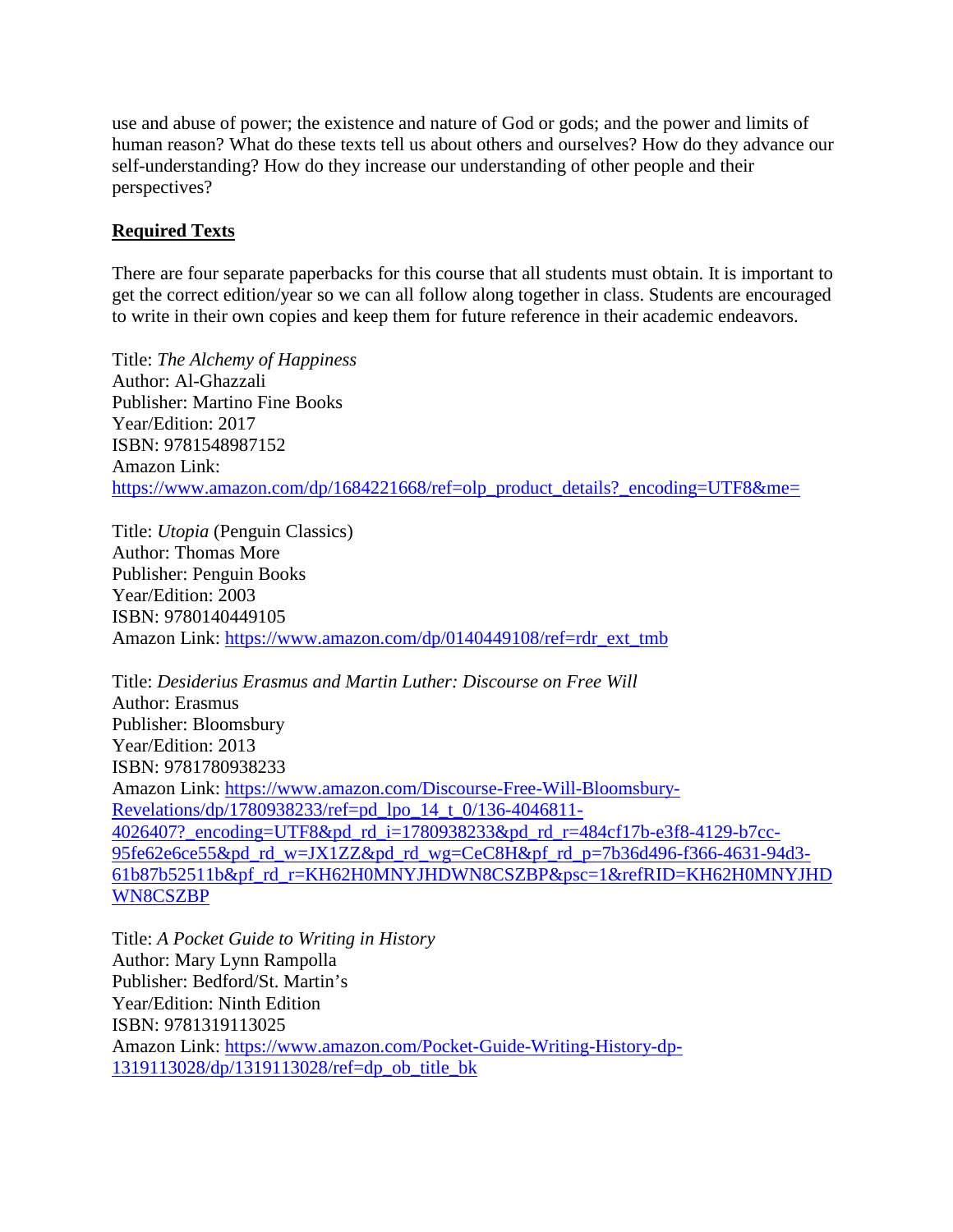\*The rest of the reading material for the course consists of selected readings that are provided in class or on Brightspace, either through internet links or in pdf form.

## **SCLA 101 Learning Outcomes:**

## **Written Communication:**

By semester's end, students are expected to be able to:

- 1. Write with clarity, coherence, and concision on different types of textual material.
- 2. Demonstrate an understanding of the importance of rhetorical situations and choices for a variety of audiences and contexts.
- 3. Demonstrate critical thinking about writing through reading, analysis, discussion, composing, and revising texts in a variety of genres.
- 4. Apply a clear understanding of the process of writing and successfully organize, present, and communicate meaning to fellow readers.
- 5. Identify, analyze, and evaluate a variety of sources.
- 6. Engage critically with transformative texts, drawing on multiple perspectives including the individual, the historical, and the contemporary.

## **Information Literacy:**

- 1. Conduct research, engage in search strategies, and locate relevant sources.
- 2. Determine the quantity of information needed, including supplemental sources, in order to satisfy a well-designed research question.
- 3. Demonstrate the ability to summarize, quote, and document sources using an appropriate documentation style.
- 4. Critically evaluate information for its quality, accuracy, bias, authority, and relevance.
- 5. Display an understanding of the historical, ethical, and cultural contexts of both a research question and the sources used to answer it.
- 6. Express a clear understanding of the issues of intellectual property (such as fair use, plagiarism, and copyright).

We cover these learning objectives by engaging in the following assignments and activities:

- Discussions: These exercises take place in class within separate groups of students.
- Overnight Writes: These consist of 2-page reflections on selected course materials or on material contained within the required paperbacks.
- Essay Papers: These consist of one 4-page paper and one 5-page paper that analyze the first two paperbacks listed in the syllabus. These books are analyzed in separate essay paper assignments.
- Research Paper: This is a 7-page paper which is due at the end of the semester and should include appropriate supporting sources, quotes, and citations.
- Presentation: This is a presentation each student must make about the research paper. Each student composes a PowerPoint and presents key aspects of their research paper (thesis, context, citations, conclusion, etc.) in a classroom setting.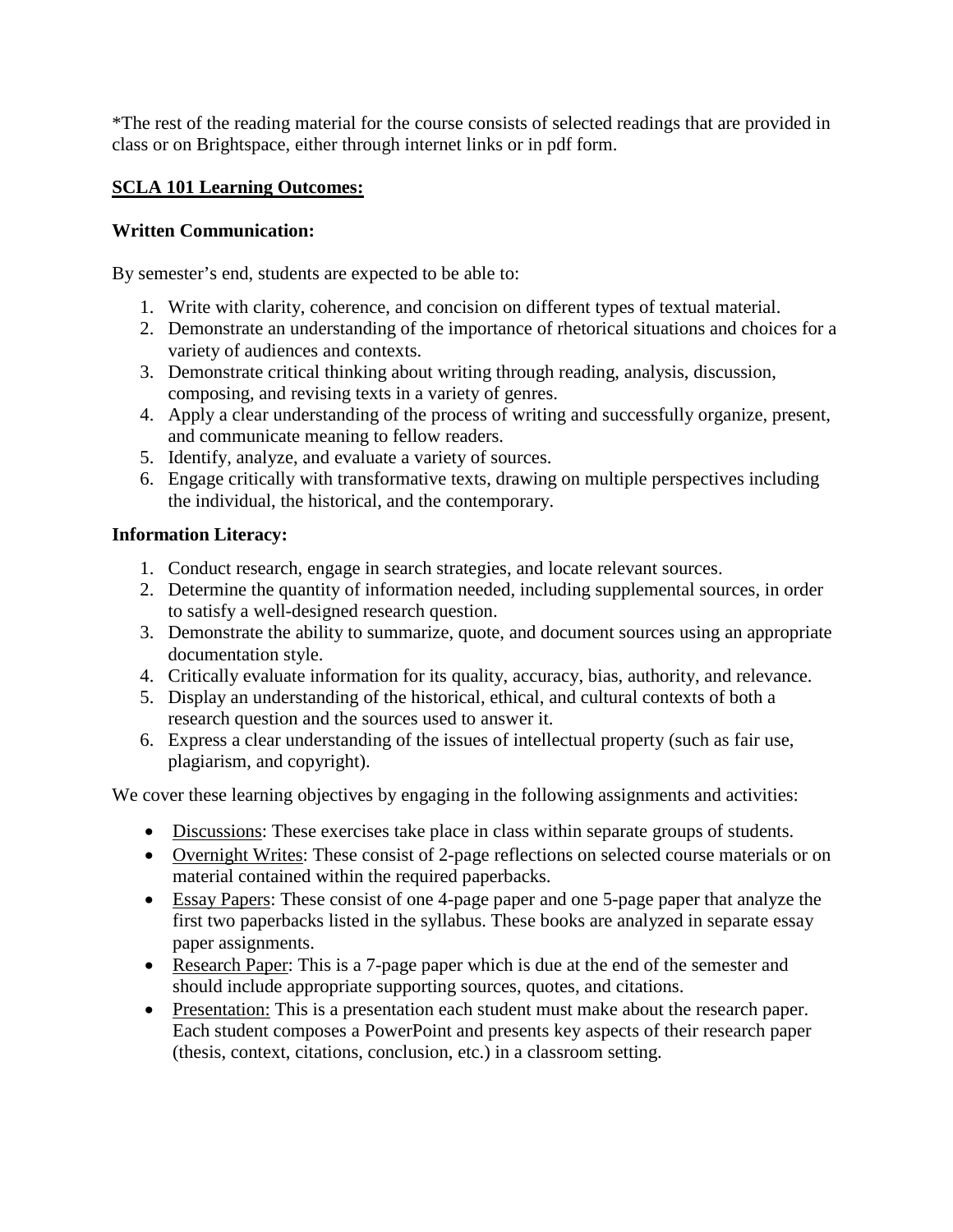## **Grading:**

Grade Breakdown:

| A Range:        | A- $(89.50-92.49%)$    | $A(92.50-96.49%)$ | $A+ (96.50\%$ and above) |
|-----------------|------------------------|-------------------|--------------------------|
| <b>B</b> Range: | $B - (79.50 - 82.49%)$ | $B(82.50-86.49%)$ | $B+ (86.50-89.49\%)$     |
| C Range:        | $C - (69.50 - 72.49%)$ | $C(72.50-76.49%)$ | $C+$ (76.50-79.49%)      |
| D Range:        | $D - (59.50 - 62.49%)$ | $D(62.50-66.49%)$ | $D+$ (66.50-69.49%)      |
| Failing:        | $F(59.49\%$ and below) |                   |                          |

#### **Assignment Score Distribution:**

#### **Course Participation and Assignments: 40%**

For this course, the participation score is divided into three scores. The first score is for the inclass participation activities and is worth 5% of the overall grade. These in-class participation activities consist mainly of reading and discussion exercises. The second part of the participation score encompasses all writing assignments, which mostly consist of the Overnight Writes. These Overnight Writes address course topics or (later in the semester) aspects of the Essay Papers/Final Research Paper. These writing assignments count for 30% of the overall grade. The final part of the participation score is for the in-class presentation on the Final Research Paper and counts for 5% of the overall grade (this 5% includes both the PowerPoint and the in-class presentation). \*Students who miss class periods in which participation exercises take place may be prompted to complete alternative assignments to make up their participation score.

### **Essay Papers: 30%**

There are two Essay Papers in the course that are based off of the required paperback books. The First Essay Paper analyzes *The Alchemy of Happiness*, by al-Ghazzali, and counts for 10% of the overall grade. The Second Essay Paper analyzes *Utopia*, by Thomas More, and counts for 20%. The preparation work for these written assignments counts toward the participation score, not the actual essays themselves.

### **Final Research Paper: (30%)**

The closing weeks of the semester focus on the Final Research Paper, which analyzes *Desiderius Erasmus and Martin Luther: Discourse on Free Will*. This paper must cite several secondary works to support the overall analysis. By this time, all students should be familiar with *A Pocket Guide to Writing in History*. This text helps with many aspects of writing a research paper, such as evaluating primary sources, choosing the right secondary sources, making appropriate citations, and using proper structure, argumentation, and thesis formulation. The preparation assignments for the Final Research Paper also count towards the participation score.

**\*Extra Credit:** There are up to two extra credit points possible for this course**.** One point is for any error (factual or compositional) that you find in any of the professor's work, including lectures, discussions, or course assignment instructions. It is also possible to receive this point for finding errors in any course materials. We all make mistakes, but it is most important that we go back and correct them. This should encourage students to pay attention in class and review all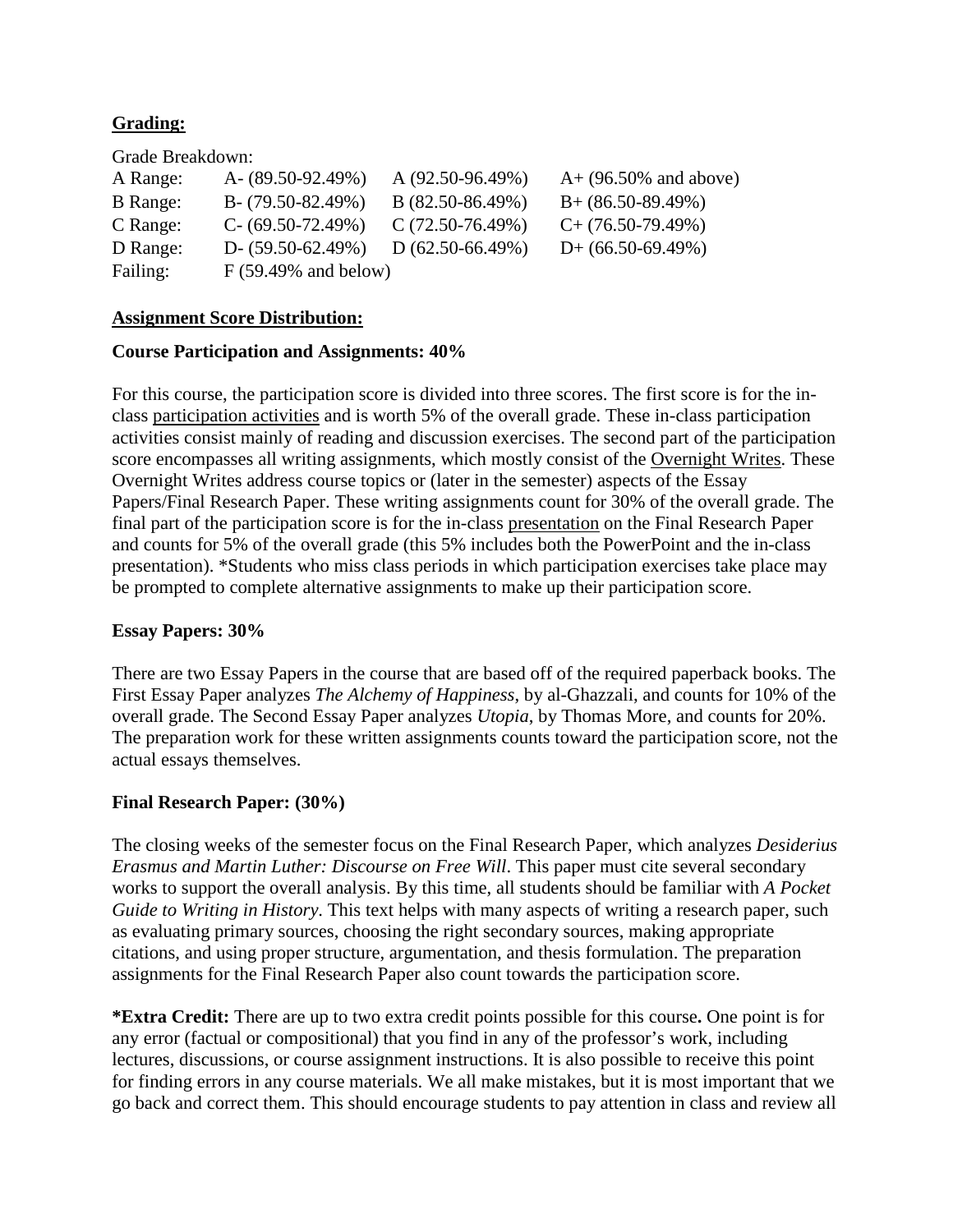course materials carefully. The other credit point is for attending university-sponsored campus events (to be determined given the COVID-19 situation).

# **Tips to Succeed in this Course**

*Attendance Policy:* Students should contact the professor during the semester if there are serious issues that prevent them from keeping up with the online interaction and/or coursework. If something happens during the semester that causes anyone to miss excessive amounts of coursework, they must contact the [Office of the Dean of Students](https://www.purdue.edu/studentregulations/regulations_procedures/classes.html) as soon as possible to begin working on a plan for completing all courses.

*Email Etiquette:* Please include "SCLA 101" in the subject of emails and follow standard business email etiquette. Emails with salutations, full sentences, and sign-offs are appreciated.

*Assignments:* Assignments are accepted before or on the due date in class. Late assignments are accepted with a possible reduction in points for each day the assignment is late, except in cases of personal illness/emergency (at the professor's discretion), university sponsored events, civic or religious obligations, or bereavement (in accordance with the University's *Grief Absence Policy for Students*). Students wishing to challenge their grade or seek accommodation for a missed assignment must do so within one class of the assignment's due date (for accommodation) or grade posting (for challenge). After that, all grades and completed assignments are final.

*Preserving Class Integrity:* In order to allow for a trusting and secure class experience, students are asked to refrain from posting any images, chats, or videos from the course—including, but not limited to, class discussions, presentations, and lectures—without prior consent of the professor and every student in the course. Any student who posts images, chats, or videos from the course without permission will receive an automatic F (failure) for the semester and the Dean of Student's Office will be informed.

*Due to COVID-19*, please keep the Protect Purdue Pledge: <https://protect.purdue.edu/pledge/> and review the information for students regarding health and safety: [https://protect.purdue.edu/students/campus-2020/.](https://protect.purdue.edu/students/campus-2020/)

- Do not come to class if you suspect you might be ill or if you think that you have been exposed to COVID-19. If you are exhibiting symptoms of COVID-19, all Purdue students, faculty members, and staff are encouraged to immediately contact the Protect Purdue Health Center by calling the Purdue COVID-19 Information Center, which is open from 8 a.m. to 5 p.m. weekdays at 765-496-INFO (4636) or toll-free at 833-571-1043.
- You are required to wear a mask that covers your mouth and nose to attend in-person class.
- Please practice physical distancing in the classroom by following the posted guidelines in the building.
- Help keep our class healthy by frequent hand washing and wiping down your seating area before/after class.
- It is possible to fully participate in the course via Brightspace if needed. Please notify the professor if you need to move to virtual participation in the course due to health concerns (you do not have to disclose the specific health concern).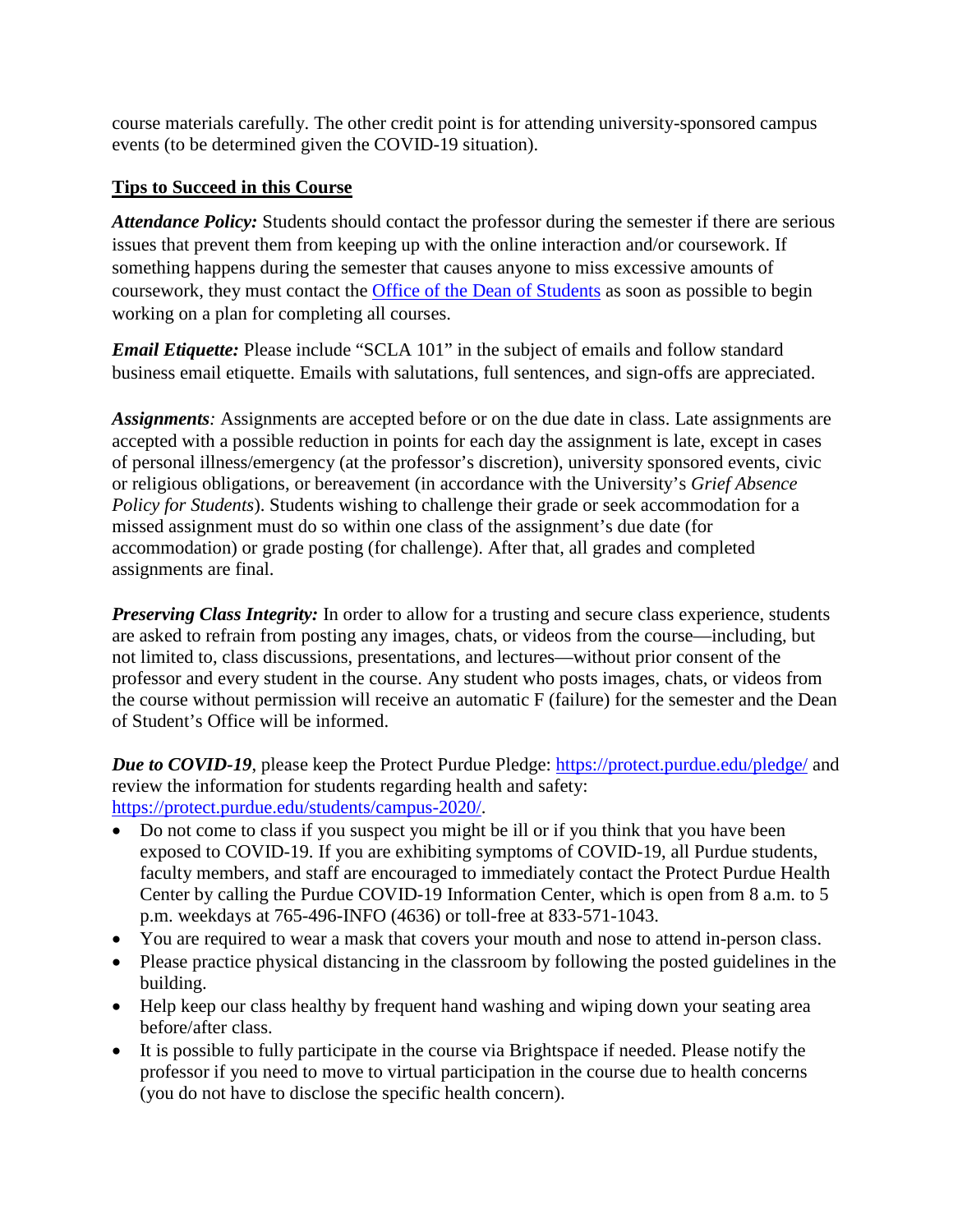*Academic Professionalism***:** All class participants are expected to conduct themselves at all times in a respectful and sensitive manner towards others and the course material in accordance with the University's nondiscrimination policy. All students are responsible for adhering to Purdue Regulations, [http://www.purdue.edu/univregs/index.html.](http://www.purdue.edu/univregs/index.html) Professional and respectful classroom demeanor also includes regular attendance, demonstrating careful preparation, thoughtful participation, appropriate contributions to group activities, and arriving punctually to class. Students using class time for non-class related activities (such as texting, instant messaging, social networking, sleeping, inattentiveness, or working on assignments for other classes), behaving in a disrespectful manner, and/or displaying excessive tardiness will not receive participation credit, and in more grievous instances may be asked to leave the classroom at the professor's discretion.

Please pay particular attention to the following two policies designed to further foster a respectful learning environment:

- 1) No auditors. Due to the pandemic, only students enrolled in the course are permitted to attend in person. If you have caregiving responsibilities during the scheduled class, please communicate with the professor and plan to participate virtually.
- 2) Class materials are for class use only.

Academic Integrity: Please familiarize yourself with Purdue's student guide for academic [integrity.](https://www.purdue.edu/odos/osrr/academic-integrity/index.html) Plagiarism is the use of work (either a series of words or sentences, or an idea) that is not the student's own without citation. Even unintentional plagiarism can be a serious academic offense. Incidents of academic misconduct in this course will be addressed by the course instructor and referred to the Office of Student Rights and Responsibilities (OSRR) for review at the university level. Any violation of course policies as it relates to academic integrity will result minimally in a failing or zero grade for that particular assignment, and at the instructor's discretion may result in a failing grade for the course. In addition, all incidents of academic misconduct will be forwarded to OSRR, where university penalties, including removal from the university, may be considered

[\(http://www.purdue.edu/odos/aboutodos/respondingtoacademicdishonesty.php\)](http://www.purdue.edu/odos/aboutodos/respondingtoacademicdishonesty.php).

*Academic ethics-accommodation*: Purdue University strives to make learning experiences as accessible as possible. If you anticipate or experience physical or academic barriers based on disability, you are welcome to let me know so that we can discuss options. You are also encouraged to contact the Disability Resource Center at: **[drc@purdue.edu](mailto:drc@purdue.edu)** or by phone: 765- 494-1247.

*Mental Health Information:* If any student finds themselves beginning to feel some stress, anxiety, and/or feeling slightly overwhelmed, try [WellTrack.](https://purdue.welltrack.com/) Sign in and find information and user-friendly tools, available to anybody at any time.

• If someone needs support and information about options and resources, please see the **Office** [of the Dean of Students](http://www.purdue.edu/odos) for drop-in hours (M-F, 8 am-5 pm).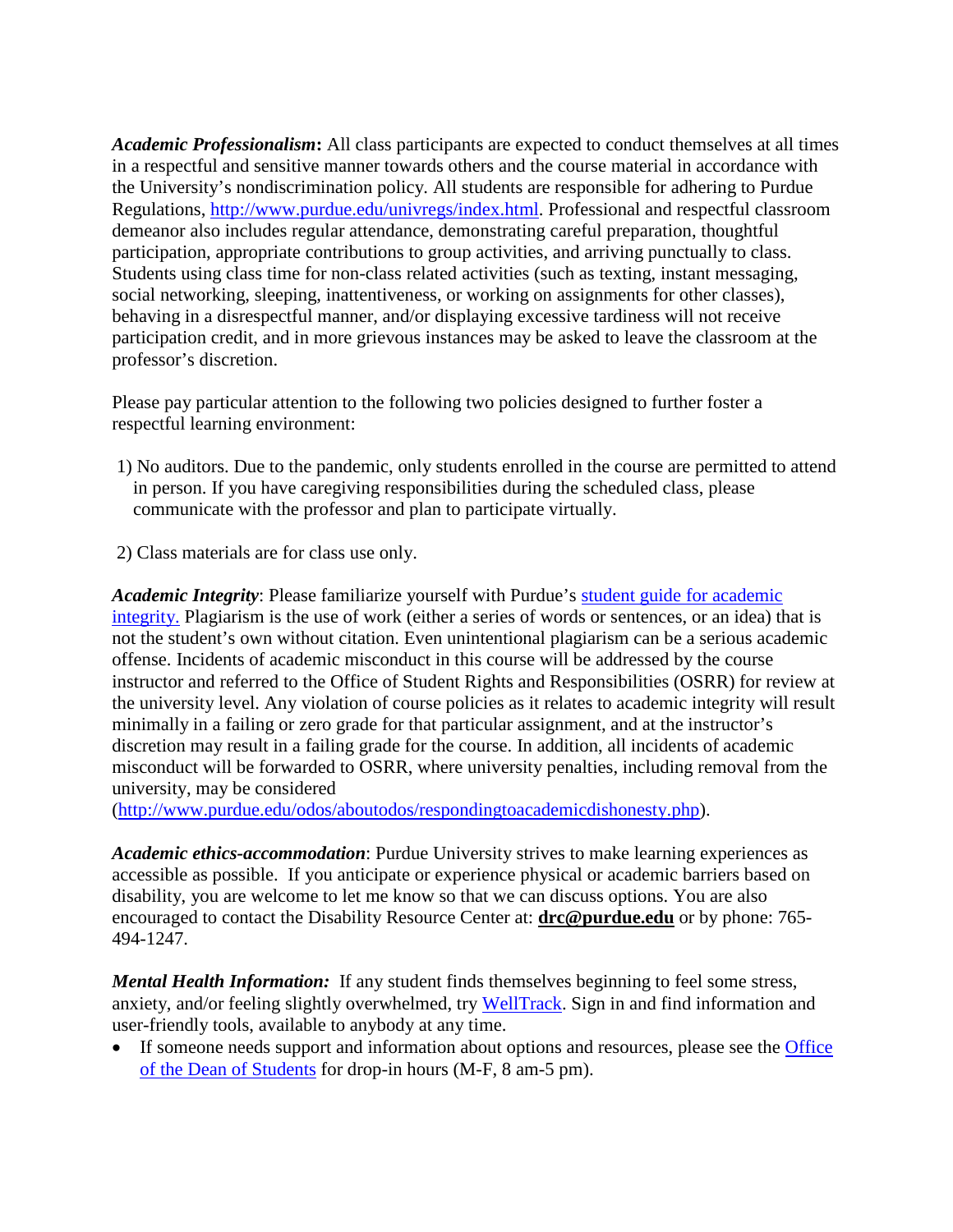If anyone is struggling and in need of mental health services: Purdue University is committed to advancing the mental health and well-being of its students. For help, such individuals should contact [Counseling and Psychological Services \(CAPS\)](https://www.purdue.edu/caps/) at 765-494-6995 during and after hours, on weekends and holidays, or by going to the CAPS office on the second floor of the Purdue University Student Health Center (PUSH) during business hours.

# **Class Schedule**

Week #1: Wednesday, January 20, Friday, January 22

- Wednesday:
	- 1. Introduction to Course
	- 2. Syllabus Review
	- 3. Course Themes and Concepts
- Friday:
	- 1. Introduction to *A Pocket Guide to Writing in History* (this textbook must be brought to every subsequent class of the semester)
	- 2. Review of Brightspace policies and course reading materials
	- 3. Introduction to the Written Communication requirement

Week #2: Monday, January 25, Wednesday, January 27, Friday, January 29

- Monday:
	- 1. Introduction to Historical Timelines and Maps
	- 2. Introduction to Information Literacy in the Liberal Arts
	- 3. Reading Exercise on the Ancient Persian Empire
- Wednesday:
	- 1. Introduction to "The Book of Esther"
	- 2. Reading Exercise on "The Book of Esther"
	- 3. Assigned Reading: "The Book of Esther"
- Friday:
	- 1. Continuation of Reading Exercise on "The Book of Esther" in class
	- 2. Discussion Exercise on "The Book of Esther" in class

Week #3: Monday, February 1, Wednesday, February 3, Friday, February 5

• Monday:

# **1. First Overnight Write Due: "The Book of Esther"**

- 2. Lecture on Ancient Greek and Hellenistic Civilization
- Wednesday:
	- 1. Lecture on Written Communication
	- 2. Written Communication Exercise in class
	- 3. Assignment: Written Communication on Ancient Greek Civilization
- Friday:

### **1. Written Communication Assignment on Ancient Greek Civilization due on Brightspace by 11:59PM (EST)**

2. Documentary: Roman Civilization

## Week #4: Monday, February 8, Wednesday, February 10, Friday, February 12

- Monday:
	- 1. Introduction to Roman Civilization
	- 2. Reading Exercise on Roman Civilization (handouts of text provided)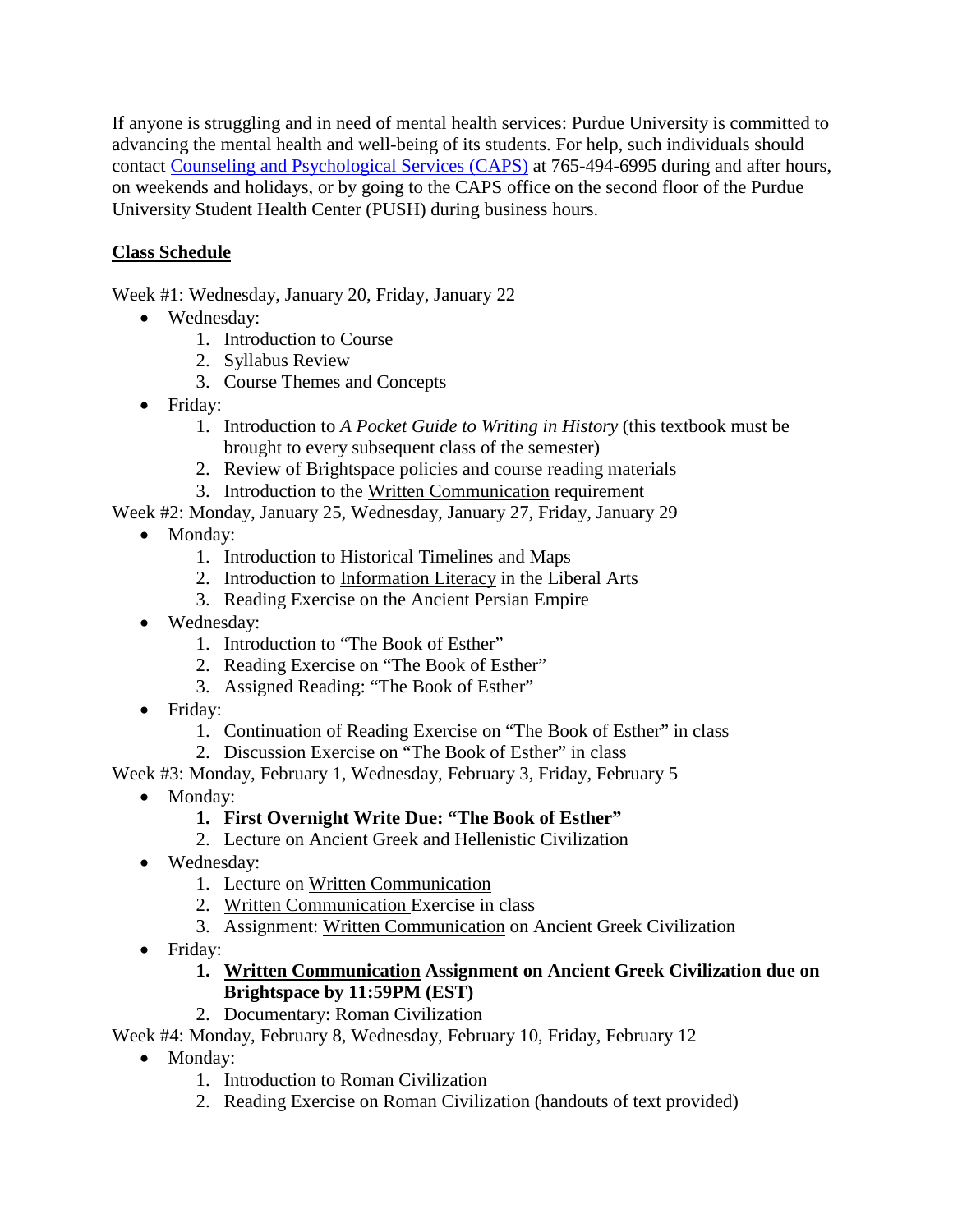- Wednesday:
	- 1. Discussion Exercise on Roman Civilization
	- 2. Lecture on Information Literacy: Historical Documentary Analysis
- Friday:
	- 1. Reading Exercise on Augustus, the First Emperor of Rome (texts provided in class)
	- 2. Discussion Exercise on Augustus

Week #5: Monday, February 15, Wednesday, February 17 (no class), Friday, February 19

- Monday:
	- **1. Overnight Write #2 on Augustus due in class**
	- 2. Introduction to Byzantium
	- 3. Reading Assignment on Byzantium/Emperor Justinian
- Wednesday: Reading Day: NO CLASS
- Friday
	- 1. Reading Exercise on Byzantium/Justinian (printed copies of text provided in class)
	- 2. Written Communication Exercise in class

Week #6: Monday, February 22, Wednesday, February 24, Friday, February 26

- Monday:
	- **1. Overnight Write #3 on Justinian due in class**
	- 2. Introduction to the Early Middle Ages
- Wednesday:
	- 1. Documentary in class: Theranos
	- 2. Discussion on Theranos and Information Literacy
- Friday:
	- **1. Overnight Write #4 on Theranos due on Brightspace by 11:59PM (EST)**
	- 2. Reading Exercise in class on the Early Middle Ages
	- 3. Discussion Exercise on the Early Middle Ages

Week #7: Monday, March 1, Wednesday, March 3, Friday, March 5

- Monday:
	- 1. Introduction to the rise of Islam
	- 2. Reading Exercise on the rise of Islam (printed texts provided in class)
	- 3. \*Please bring the paperback *The Alchemy of Happiness* to class for the next two weeks
- Wednesday:
	- 1. Introduction to Al-Ghazzali: *The Alchemy of Happiness*
	- 2. Reading Exercise: Preface and Introduction in *The Alchemy of Happiness*
- Friday:
	- 1. Lecture on Information Literacy: Chicago Manual Style
	- 2. Reading Exercise on *The Alchemy of Happiness*

Week #8: Monday, March 8, Wednesday, March 10, Friday, March 12

- Monday:
	- **1. Overnight Write #5: Introduction for the First Essay Paper on** *The Alchemy of Happiness* **due in class**
	- 2. Documentary: The Golden Age of Islam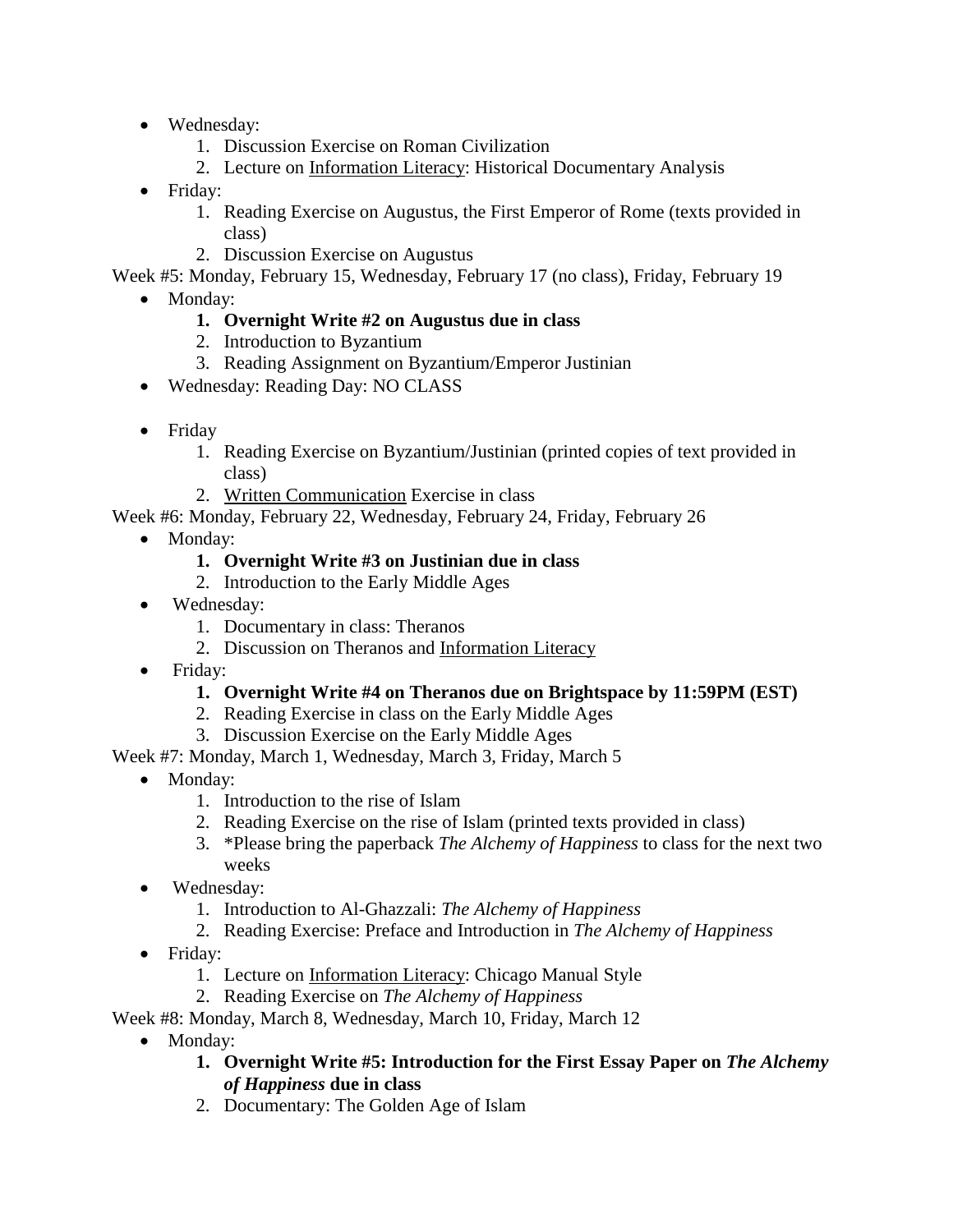- Wednesday:
	- 1. Lecture on Essay Papers: Body, Quotes, Conclusions
	- 2. Reading Exercise on *The Alchemy of Happiness*
- Friday:
	- 1. Reading Exercise on The *Alchemy of Happiness*
	- 2. Last Discussion Exercise on *The Alchemy of Happiness*
- Week #9: Monday, March 15, Wednesday, March 17, Friday, March 19
	- Monday:
		- **1. First Essay Paper on** *The Alchemy of Happiness* **due in class**
		- 2. Introduction to the High Middle Ages
	- Wednesday:
		- 1. Reading Exercise on The High Middle Ages (texts provided in class)
		- 2. Lecture on the High Middle Ages
	- Friday:
		- 1. Lecture on the Late Middle Ages
		- 2. Introduction to England in the Late Middle Ages
- Week #10: Monday, March 22, Wednesday, March 24, Friday, March 26
	- Monday:
		- 1. Introduction to Thomas More's *Utopia*
		- 2. Documentary on Thomas More's Utopia
	- Wednesday:
		- 1. Exercise on Written Communication
		- 2. Reading Exercise on *Utopia* (Introduction)
	- Friday
		- 1. Reading Exercise on *Utopia* (Book One)
		- 2. Discussion Exercise on Book One of *Utopia*
- Week #11: Monday, March 29, Wednesday, March 31, Friday, April 2
	- Monday:
		- **1. Overnight Write #6: Introduction and Book One Synopsis of** *Utopia* **due in class**
		- *2.* Introduction to Book Two of *Utopia*
	- Wednesday:
		- 1. Reading Exercise on Book Two of *Utopia* in class
		- 2. Discussion Exercise on Book Two of *Utopia* in class
	- Friday
		- 1. Reading Exercise on Book Two of *Utopia* in class
		- 2. Writing Exercise on Book Two of *Utopia* in class

Week #12: Monday, April 5, Wednesday, April 7, Friday, April 9

• Monday:

## **1. Second Essay Paper on** *Utopia* **due in class**

- 2. MediaSpace playlist on Information Literacy in class
- Wednesday:
	- 1. Finish MediaSpace playlist on Information Literacy in class
- Friday
	- **1. Overnight Write #7 on research papers and thesis statements due on Brightspace by 11:59PM (EST)**